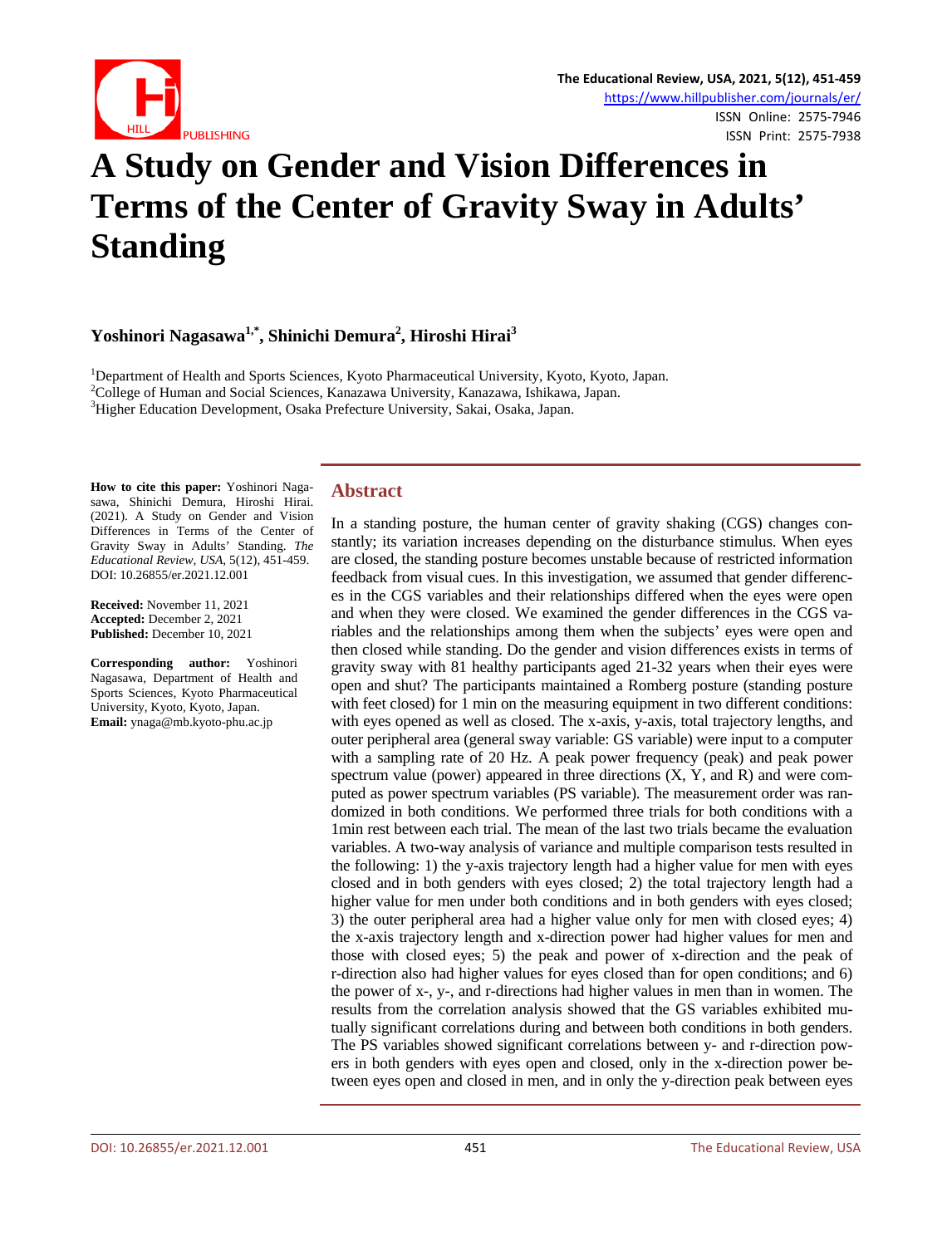open and closed in women. Most CGS variables show a larger variation when eyes are closed than when eyes are open; further the variations occur more so for men than for women. Relationships between CGS variables with both conditions were visible in both genders, just that the relationships differed between the GS and PS variables.

#### **Keywords**

Humans, Functional Balance, Stability, Eyes-Open-and-Closed, Analysis of Variance

# **1. Introduction**

The center of gravity shaking (CGS) while standing is determined by the posture of the body and skeletal muscle alignment according to Pascoe et al. (1997). It depends on reflex control based on afferent inputs from the visual, vestibular (semi-circular duct), and somatosensory systems (Vuillerme & Nougier, 2003; Fransson et al., 2004). Fatigue, drinking, and aging are other factors that impact CGS (Kitabayashi et al., 2004; Noda et al., 2004; Demura et al., 2008; Degache et al., 2020).

Visual cues contribute significantly to posture control (Siriphorn et al., 2015). Therefore, the center of gravity sways constantly to maintain a stable standing posture. If feedback information is lacking because of constraints in visual senses or field, the center of gravity position tends to fluctuate. Closed eyes have a notable impact on restricting visual information and a significant effect on the variation of center of gravity (Grace Gaerlan et al., 2012).

Human's CGS primarily uses the center of pressure (Demura et al., 2006; Masani et al., 2007) and has been evaluated using general sway (GS) variables [such as before/after, left/right, total trajectory lengths, moving velocity, and area component; (Hill & Price, 2018)]. Uchiyama and Demura (2007) reported that a variation of the before/after and left/right directions increased in subjects with eyes closed owing to the blocked visual senses, as compared to those with eyes open. Chen et al. (2012) reported that the elderly with subpar visual senses and fields have a larger CGS, such as distance and area, during a standing posture than those with undiminished visual capacity. On the basis of these findings, we conclude that CGS is affected by visual information, and the affected CGS variables differ when the eyes are open or shut.

CGS variables are compelling in quantitative estimations of shaking distance and scope. However, it is difficult to differentiate whether the velocity is high and the shaking is wiggling in before/after and left/right directions (high-frequency shaking) or the velocity is low and the shaking is increased (low-frequency shaking). Periodic CGS was visible in patients with dizziness and equilibrium disorder (Taguchi et al., 1986) and the PS variable identified dizziness and equilibrium disorder (Demura et al., 2008). In healthy people, the spectrum density concentrates on the low-frequency passband. It becomes high in the middle- and high-frequency passband in patients with Meniere's disease (Yoneda & Tokumasu, 1986). Even in healthy people, the spectrum density may appear in the middle- and high-frequency passband when eyes are closed and the visual sense blocked as those in people with dizziness and equilibrium disorder.

Kitabayashi et al. (2004) reported gender differences in the CGS. However, Demura et al. (2008) recorded no significant gender differences in the CGS PS. CGS variables with gender differences differ when eyes are open or shut. However, the gender difference of the CGS variables when eyes are closed has not been thoroughly examined.

We hypothesized that the CGS variables (GS and PS variables) are higher when eyes were closed than when they were open (hypothesis 1) and more in men than in women (hypothesis 2). The CGS variables have mutually high relationships when eyes are open and closed, but the relationships among GS and PS variables are low (hypothesis 3). The relationship between CGS variables with eyes open and closed is also minimal (hypothesis 4).

This study examined gender differences in CGS variables when eyes were open and shut in a standing posture and the relationships among CGS variables amongst young adult men and women.

## **2. Methods**

#### **2.1. Participants**

The participants were 81 healthy university students (age 21-32, mean age  $= 23.3$  years, standard deviation [SD]  $=$ 2.3 years): 43 men (mean age  $= 24$  years, SD  $= 2.9$  years) and 38 women (mean age  $= 22.5$  years, SD  $= 0.9$  years) (Table 1).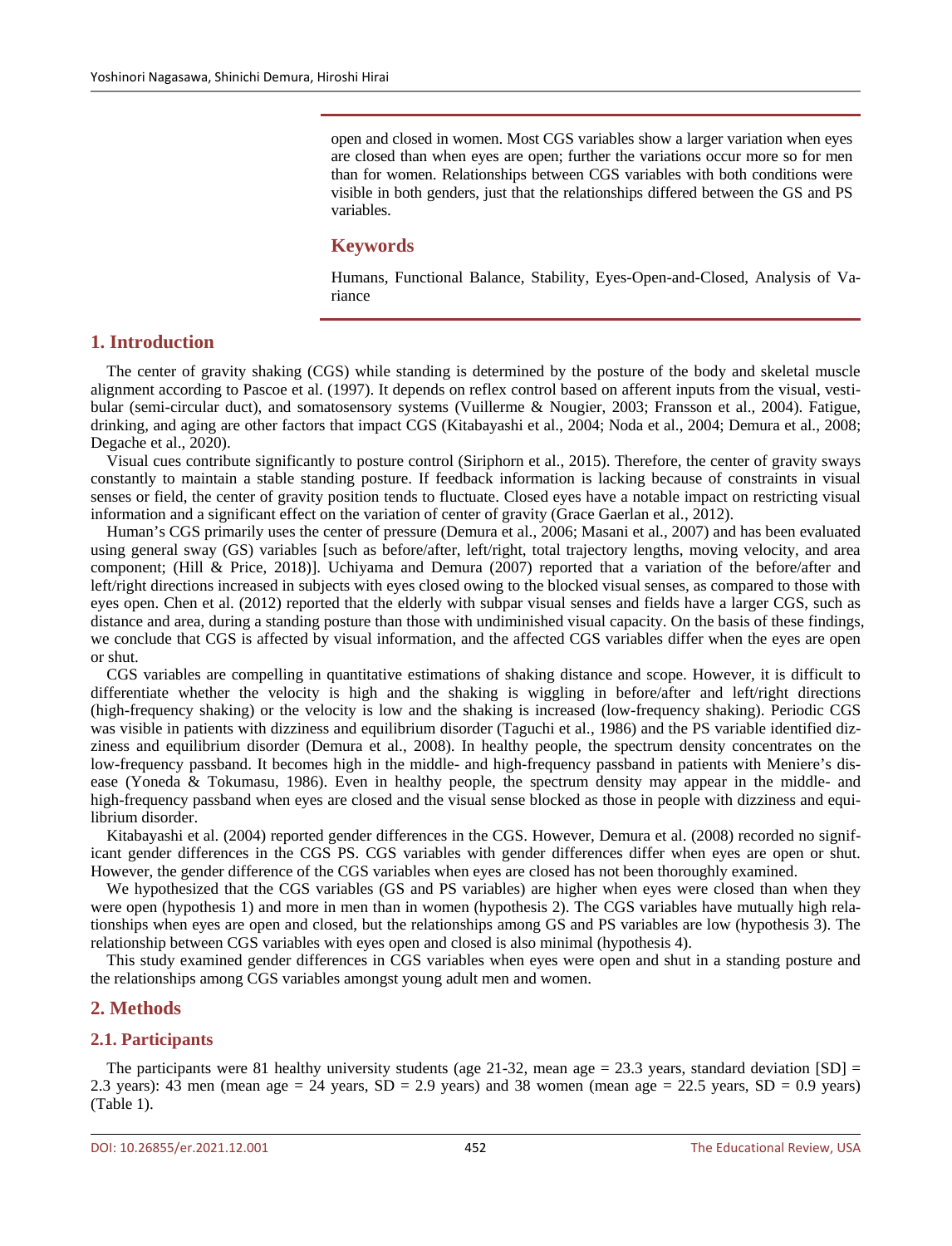|                  |                |      |       |                | Table 1. Physical characteristics of participants |                  |         |                   |
|------------------|----------------|------|-------|----------------|---------------------------------------------------|------------------|---------|-------------------|
|                  | All $(n = 81)$ |      |       | Men $(n = 43)$ |                                                   | Women $(n = 38)$ |         | Gender difference |
|                  | M              | SD   | M     | SD             | M                                                 | SD               |         | ES                |
| Age (years)      | 23.3           | 2.30 | 24.0  | 2.89           | 22.5                                              | 0.89             | $3.24*$ | 2.19              |
| Height (cm)      | 164.6          | 7.92 | 169.4 | 6.79           | 159.2                                             | 5.20             | 7.49*   | 6.10              |
| Body weight (kg) | 56.8           | 7.09 | 58.6  | 5.67           | 54.7                                              | 7.99             | $2.55*$ | 6.86              |

**Table 1. Physical characteristics of participants**

M: mean, SD: standard deviation, ES: effect size, \*: p < 0.05

The mean values for height and body mass were similar to Japanese normative values of the same age (Society for Physical Fitness Standards Research in Tokyo Metropolitan University, 2000). None of the participants reported previous wrist injuries or upper limb nerve damage, and all were in good health. The purpose and study procedure were explained in detail to all participants in advance, and all provided informed and signed consent. The experimental protocol was approved by the Ethical Review Committee for Medical and Health Research Involving Human Subjects of Japanese Society of Test and Measurement in Health and Physical Education (approval number: 2018-001) and Kyoto Pharmaceutical University (approval number: 18-17-11). None of the participants had previously undergone a CGS test.

## **2.2. The measuring apparatus for the CGS**

A measuring instrument measured the center of gravity trajectory with a laptop. It calculated the participants' center of gravity while standing on a measuring plate; the position was projected on the plantar surface by four vertical load sensors built on a rectangular plate (the 360 mm square) on a horizontal plane. The center of gravity trajectory values were transmitted to a computer at a sampling rate of 20 Hz through a USB data output cable after A/D conversion. The CGS apparatus was previously described in detail (Demura et al., 2006; Noguchi et al., 2013).

## **2.3. Testing and measuring the CGS**

The participants maintained a Romberg posture (a standing posture with feet closed) with eyes open for 1 min on the CGS apparatus (TKK-5810, Takei-kiki industry corporation) in eyes open and closed conditions. The measurement order was randomized in both conditions. We recorded the measurement once we confirmed that the participant was holding a standing posture based on the point of gaze set at eye level. Three measurements were taken with a 1-min rest between the trials for both conditions.

## **2.4. Estimation variables**

The CGS during the eyes open condition was estimated using the trajectory lengths of before/after and left/right direction, total trajectory lengths, moving speed, and area component (GS variable) displaying the distance and scope of the center of pressure shaking (Hill & Price, 2018). Since healthy people have a high speed and twitch shaking in before/after and left/right direction (high-frequency shaking), but the patients with dizziness and equilibrium disorder have a low speed and large shaking (low-frequency shaking), the PS variables were used to estimate the periodic CGS in the patients (Demura et al., 2008). We hypothesized that the same frequency CGS variation was present in healthy people during eyes closed trials. Therefore, the GS variables (x-axis, y-axis, total trajectory lengths, and outer peripheral area) and the PS variables became estimation variables. They were transmitted to a computer at a sampling rate of 20 Hz. An average of the last two trials in each condition (eyes open and closed) was used for analysis. Within the GS variables, each trajectory length indicated the distance of shaking. The outer peripheral area signified the shaking space of the combined x-axis (left and right) and y-axis (backward and forward) directions. We conducted a power spectral analysis by conditions of no window function and 1024 data. A peak power frequency (peak: Hz) and peak power spectrum value (power: mm) appeared in three directions (X, Y, and R) and computed as the PS variables. In addition, based on the division of Kapteyn et al. (1983) used in many previous studies, the percentage of total power with powers of three frequency (0.02-0.2, 0.2-2, and 2-10 Hz) spectra were computed.

## **2.5. Statistical analysis**

Data was analyzed using SPSS version 23.0 for Windows software (International Business Machines Corporation). Descriptive statistics were reported as mean  $\pm$  SD. A two-way analysis of variance (ANOVA) examined significant differences between the genders and eye conditions for each estimate variable. To derive telling interaction and main effects, we used a multiple comparison test using the Bonferroni method for pairwise comparisons. Pearson correlations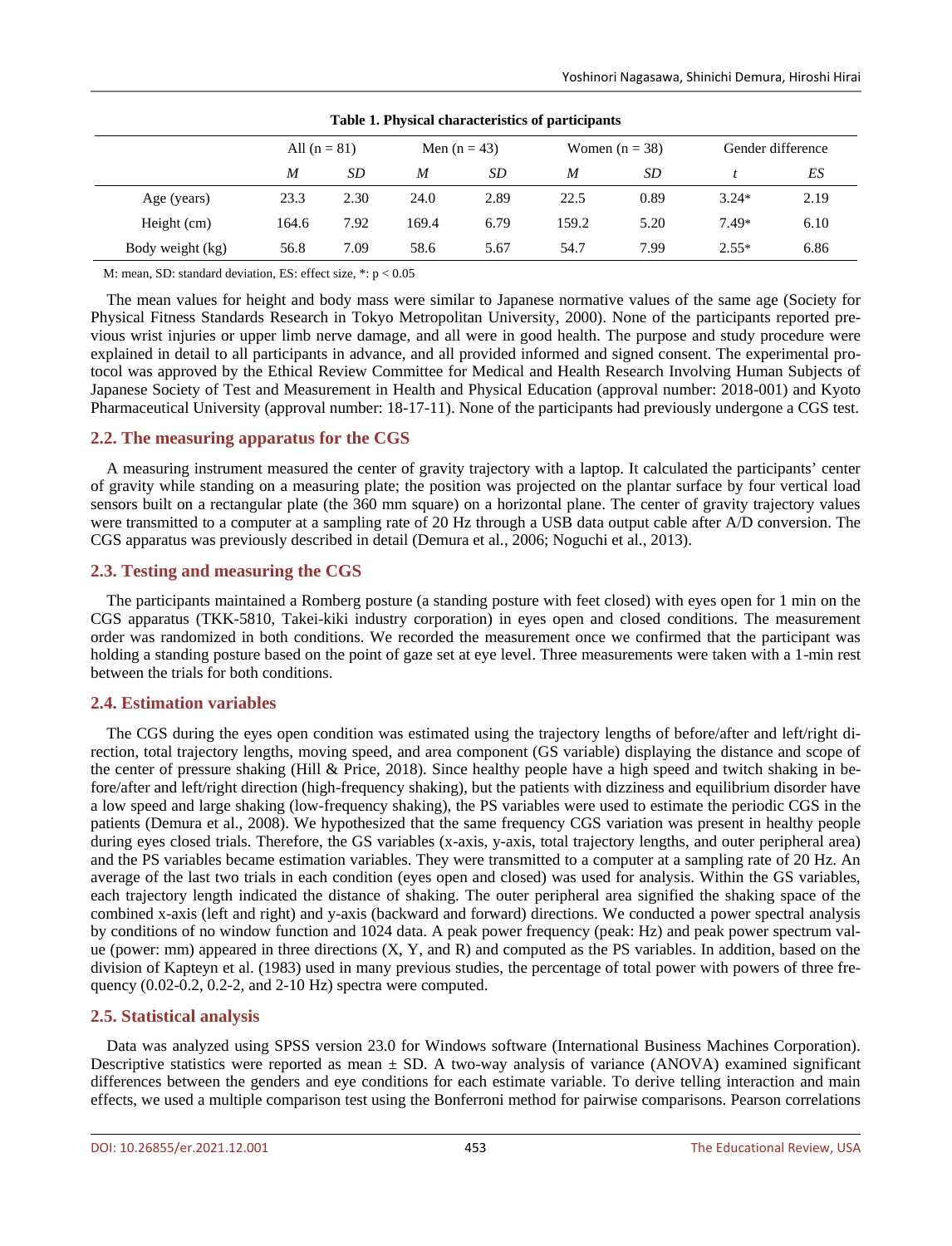examined the relationships among variable estimations in both conditions by gender;  $p < 0.05$  provided statistical significance.

# **3. Results**

#### **3.1. Gender and vision condition differences (eyes open and closed) of CGS variables**

Table 2 shows the means and SDs for each CGS (GS and PS) variable by gender and vision factors. Table 3 shows the results of the two-way ANOVA for each CGS variable.

In the results of the ANOVA, significant interactions were found for the y-axis, total trajectory lengths, and outer peripheral area. Telling main effects were found for the x-axis trajectory length and x-direction power for the gender and vision factors. Multiple comparison tests showed that the y-axis trajectory length had a higher value for men with closed eyes and in both genders with closed eyes. The total trajectory length had a higher value for men under both conditions and in both genders with closed eyes. The outer peripheral area had a higher value only for men with closed eyes. The x-axis trajectory length and x-direction power had higher values for men and for those with their eyes closed.

Significant main effects were found for the peak and power of x-direction and the peak of r-direction for the vision factor and seen for the power of x-, y-, and r-directions for the gender factor. Multiple comparison tests showed that the peak and power of x-direction and the peak of r-direction had higher values for eyes closed than open conditions. The power of x-, y-, and r-directions had higher values in men than in women.

| Table 2. Means and standard deviations in CGS variables during eyes open and closed in all participants and by gender |  |  |  |  |
|-----------------------------------------------------------------------------------------------------------------------|--|--|--|--|
|                                                                                                                       |  |  |  |  |

|                                                                            | All $(n = 81)$   |           | Men $(n = 43)$   |        | Women $(n = 38)$ |        |       | All $(n = 81)$ |                  | Men $(n = 43)$ | Women $(n = 38)$ |        |
|----------------------------------------------------------------------------|------------------|-----------|------------------|--------|------------------|--------|-------|----------------|------------------|----------------|------------------|--------|
|                                                                            | $\boldsymbol{M}$ | <b>SD</b> | $\boldsymbol{M}$ | SD     | $\boldsymbol{M}$ | SD     | M     | <b>SD</b>      | $\boldsymbol{M}$ | SD             | $\boldsymbol{M}$ | SD     |
|                                                                            |                  | Eyes open |                  |        |                  |        |       | Eyes closed    |                  |                |                  |        |
| X-axis trajectory length [mm]                                              | 258.2            | 68.82     | 276.7            | 70.87  | 237.4            | 60.82  | 351.9 | 110.29         | 384.2            | 120.07         | 315.4            | 85.80  |
| Y-axis trajectory length [mm]                                              | 202.3            | 51.11     | 211.8            | 55.29  | 191.7            | 44.25  | 292.2 | 85.40          | 322.7            | 97.29          | 257.6            | 52.12  |
| Total trajectory length [mm]                                               | 363.7            | 91.21     | 386.1            | 96.37  | 338.4            | 78.80  | 507.6 | 146.09         | 556.1            | 162.27         | 452.7            | 102.09 |
| Outer peripheral area $\lceil \text{mm}^2 \rceil$                          | 252.7            | 144.94    | 285.4            | 167.49 | 215.8            | 104.56 | 413.7 | 321.10         | 516.6            | 395.26         | 297.3            | 139.17 |
| X-direction                                                                |                  |           |                  |        |                  |        |       |                |                  |                |                  |        |
| Peak [Hz]                                                                  | 0.04             | 0.03      | 0.04             | 0.04   | 0.04             | 0.03   | 0.05  | 0.04           | 0.06             | 0.05           | 0.05             | 0.04   |
| Power [mm]                                                                 | 2.77             | 1.48      | 3.08             | 1.80   | 2.42             | 0.91   | 3.12  | 1.61           | 3.50             | 1.75           | 2.69             | 1.34   |
| Percentage of total power with powers of<br>0.02-0.2 Hz $\lceil \% \rceil$ | 21.86            | 4.87      | 21.76            | 5.12   | 21.97            | 4.62   | 22.11 | 5.89           | 22.67            | 6.60           | 21.47            | 4.97   |
| Percentage of total power with powers of<br>0.2-2 Hz $[%]$                 | 57.84            | 4.22      | 58.39            | 3.97   | 57.21            | 4.45   | 58.42 | 4.73           | 57.48            | 4.89           | 59.49            | 4.36   |
| Percentage of total power with powers of<br>$2-10$ Hz $\left[\% \right]$   | 20.31            | 2.94      | 19.85            | 2.72   | 20.82            | 3.12   | 19.47 | 3.98           | 19.85            | 4.88           | 19.04            | 2.62   |
| Y-direction                                                                |                  |           |                  |        |                  |        |       |                |                  |                |                  |        |
| Peak [Hz]                                                                  | 0.04             | 0.03      | 0.03             | 0.01   | 0.04             | 0.03   | 0.03  | 0.02           | 0.03             | 0.02           | 0.04             | 0.03   |
| Power [mm]                                                                 | 3.99             | 1.74      | 4.37             | 1.96   | 3.56             | 1.35   | 4.09  | 1.56           | 4.42             | 1.58           | 3.73             | 1.48   |
| Percentage of total power with powers of<br>0.02-0.2 Hz $\lceil \% \rceil$ | 30.74            | 5.94      | 30.16            | 6.54   | 31.40            | 5.18   | 25.83 | 5.56           | 25.60            | 6.71           | 26.08            | 3.96   |
| Percentage of total power with powers of<br>0.2-2 Hz $[%]$                 | 48.27            | 4.62      | 48.34            | 4.95   | 48.18            | 4.30   | 54.44 | 4.40           | 53.84            | 4.79           | 55.11            | 3.87   |
| Percentage of total power with powers of<br>$2-10$ Hz $\lceil\% \rceil$    | 20.99            | 4.00      | 21.49            | 4.41   | 20.42            | 3.44   | 19.74 | 5.09           | 20.56            | 6.34           | 18.81            | 2.93   |
| R-direction                                                                |                  |           |                  |        |                  |        |       |                |                  |                |                  |        |
| Peak [Hz]                                                                  | 0.04             | 0.02      | 0.03             | 0.01   | 0.04             | 0.03   | 0.05  | 0.03           | 0.04             | 0.03           | 0.05             | 0.04   |
| Power [mm]                                                                 | 3.28             | 1.33      | 3.43             | 1.43   | 3.10             | 1.21   | 3.11  | 1.28           | 3.43             | 1.35           | 2.76             | 1.10   |
| Percentage of total power with powers of<br>0.02-0.2 Hz $[%]$              | 27.19            | 5.47      | 26.42            | 5.84   | 28.06            | 4.94   | 23.00 | 5.38           | 22.78            | 5.91           | 23.25            | 4.79   |
| Percentage of total power with powers of<br>0.2-2 Hz $[%]$                 | 51.65            | 4.26      | 52.11            | 4.49   | 51.13            | 3.97   | 56.35 | 4.19           | 56.00            | 4.41           | 56.75            | 3.95   |
| Percentage of total power with powers of<br>2–10 Hz $[%]$                  | 21.16            | 3.85      | 21.47            | 4.33   | 20.81            | 3.25   | 20.65 | 4.78           | 21.23            | 5.98           | 20.00            | 2.82   |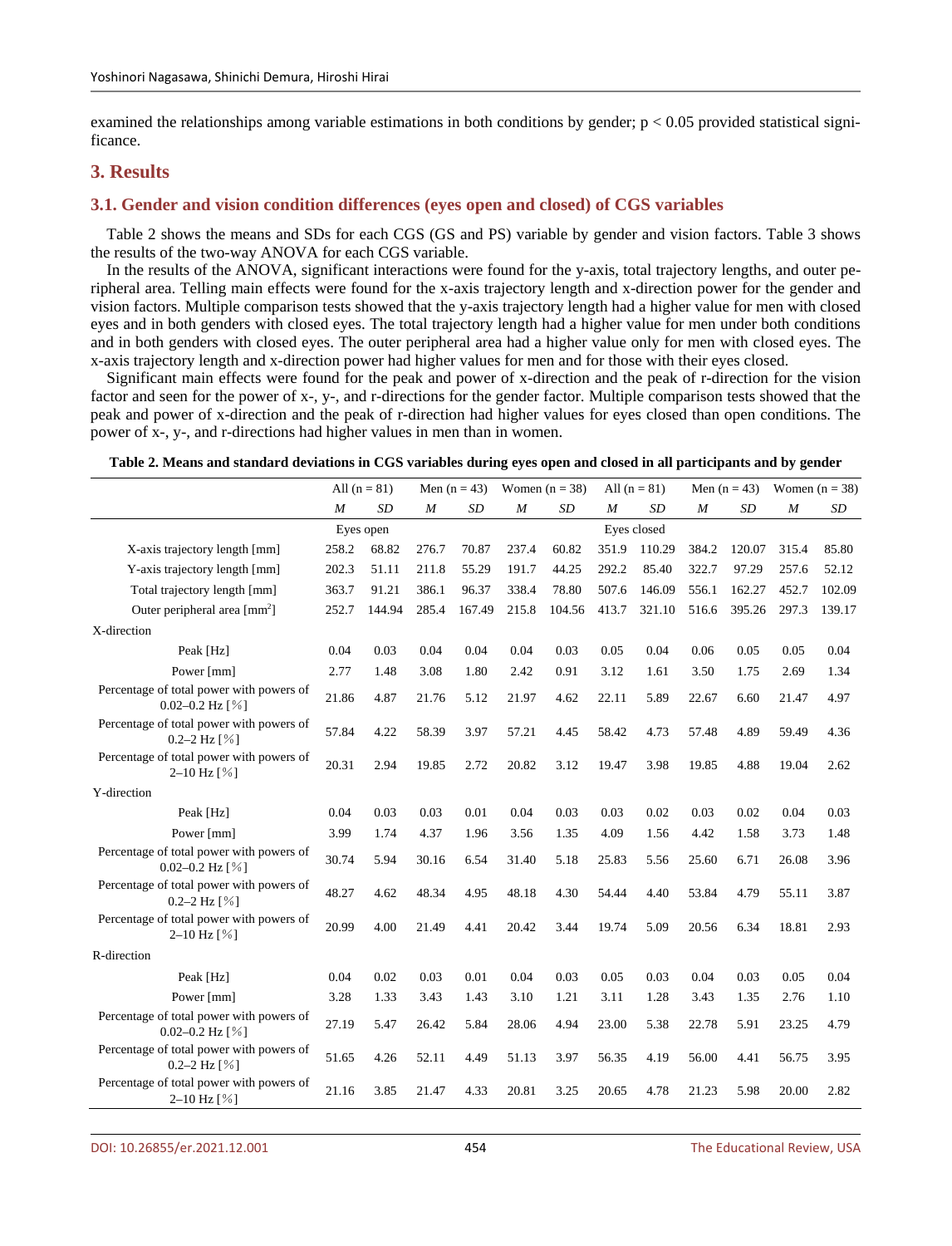| Variable                 | Factor              | df           | F          | p     |        | Partial $\overline{\eta^2}$ | Multiple comparisons           |
|--------------------------|---------------------|--------------|------------|-------|--------|-----------------------------|--------------------------------|
| X-axis trajectory length | Sex                 | $\mathbf{1}$ | 8.949      | 0.004 | $\ast$ | 0.102                       | Men > Women                    |
|                          | Error               | 79           | (6572.47)  |       |        |                             |                                |
|                          | Vision              | $\mathbf{1}$ | 146.485    | 0.000 | $\ast$ | 0.650                       | Eyes open < Eyes closed        |
|                          | Sex $\times$ vision | $\mathbf{1}$ | 3.695      | 0.058 |        | 0.045                       |                                |
|                          | Error               | 79           | (8756.34)  |       |        |                             |                                |
| Y-axis trajectory length | Sex                 | $\mathbf{1}$ | 10.123     | 0.002 | ∗      | 0.114                       | Eyes closed: Men > Women       |
|                          | Error               | 79           | (7221.21)  |       |        |                             |                                |
|                          | Vision              | $\mathbf{1}$ | 194.105    | 0.000 | ∗      | 0.711                       | Men: Eyes open < Eyes closed   |
|                          | Sex $\times$ vision | $\mathbf{1}$ | 12.566     | 0.001 | ∗      | 0.137                       | Women: Eyes open < Eyes closed |
|                          | Error               | 79           | (1625.96)  |       |        |                             |                                |
| Total trajectory length  | Sex                 | $\mathbf{1}$ | 10.221     | 0.002 | ∗      | 0.115                       | Eyes open: Men > Women         |
|                          | Error               | 79           | (22530.48) |       |        |                             | Eyes closed: Men > Women       |
|                          | Vision              | $\mathbf{1}$ | 194.289    | 0.000 | $\ast$ | 0.711                       | Men: Eyes open < Eyes closed   |
|                          | Sex $\times$ vision | $\mathbf{1}$ | 7.481      | 0.008 | $\ast$ | 0.087                       | Women: Eyes open < Eyes closed |
|                          | Error               | 79           | (4194.11)  |       |        |                             |                                |
| Outer peripheral area    | Sex                 | $\mathbf{1}$ | 9.441      | 0.003 | $\ast$ | 0.107                       | Eyes closed: Men > Women       |
|                          | Error               | 79           | (89173.68) |       |        |                             |                                |
|                          | Vision              | $\mathbf{1}$ | 42.913     | 0.000 | $\ast$ | 0.352                       | Men: Eyes open < Eyes closed   |
|                          | Sex $\times$ vision | $\mathbf{1}$ | 9.822      | 0.002 | $\ast$ | 0.111                       |                                |
|                          | Error               | 79           | (22991.39) |       |        |                             |                                |
| Peak of x-direction      | Sex                 | $\mathbf{1}$ | 0.051      | 0.822 |        | 0.001                       |                                |
|                          | Error               | 79           | (0.00155)  |       |        |                             |                                |
|                          | Vision              | $\mathbf{1}$ | 4.090      | 0.047 | $\ast$ | 0.049                       | Eyes open < Eyes closed        |
|                          | Sex $\times$ vision | $\mathbf{1}$ | 0.541      | 0.464 |        | 0.008                       |                                |
|                          | Error               | 79           | (0.00184)  |       |        |                             |                                |
| Power of x-direction     | Sex                 | $\mathbf{1}$ | 5.857      | 0.018 | ∗      | 0.069                       | Men > Women                    |
|                          | Error               | 79           | (3.70443)  |       |        |                             |                                |
|                          | Vision              | $\mathbf{1}$ | 5.659      | 0.020 | $\ast$ | 0.067                       | Eyes open < Eyes closed        |
|                          | Sex $\times$ vision | $\mathbf{1}$ | 0.273      | 0.603 |        | 0.003                       |                                |
|                          | Error               | 79           | (0.86820)  |       |        |                             |                                |
| Peak of y-direction      | Sex                 | $\mathbf{1}$ | 2.850      | 0.095 |        | 0.035                       |                                |
|                          | Error               | 79           | (0.00086)  |       |        |                             |                                |
|                          | Vision              | $\mathbf{1}$ | 1.593      | 0.211 |        | 0.019                       |                                |
|                          | $Sex \times vision$ | $\mathbf{1}$ | 0.901      | 0.345 |        | 0.011                       |                                |
|                          | Error               | 79           | (0.00036)  |       |        |                             |                                |
| Power of y-direction     | Sex                 | $\mathbf{1}$ | 7.129      | 0.009 | $\ast$ | 0.083                       | Men > Women                    |
|                          | Error               | 79           | (3.16271)  |       |        |                             |                                |
|                          | Vision              | $\mathbf{1}$ | 0.216      | 0.643 |        | 0.003                       |                                |
|                          | Sex $\times$ vision | $\mathbf{1}$ | 0.076      | 0.783 |        | 0.001                       |                                |
|                          | Error               | 79           | (2.08323)  |       |        |                             |                                |
| Peak of r-direction      | Sex                 | $\mathbf{1}$ | 2.403      | 0.125 |        | 0.029                       |                                |
|                          | Error               | 79           | (0.00109)  |       |        |                             |                                |
|                          | Vision              | $\mathbf{1}$ | 4.494      | 0.037 | ∗      | 0.053                       | Eyes open < Eyes closed        |
|                          | Sex $\times$ vision | $\mathbf{1}$ | 0.010      | 0.919 |        | 0.000                       |                                |
|                          | Error               | 79           | (0.00073)  |       |        |                             |                                |
| Power of r-direction     | Sex                 | $\mathbf{1}$ | 5.072      | 0.027 | ∗      | 0.060                       | Men > Women                    |
|                          | Error               | 79           | (1.97915)  |       |        |                             |                                |
|                          | Vision              | $\mathbf{1}$ | 0.910      | 0.343 |        | 0.011                       |                                |
|                          | Sex $\times$ vision | $\mathbf{1}$ | 0.910      | 0.343 |        | 0.011                       |                                |
|                          | Error               | 79           | (1.33718)  |       |        |                             |                                |

**Table 3. Results of two-way analysis of variance**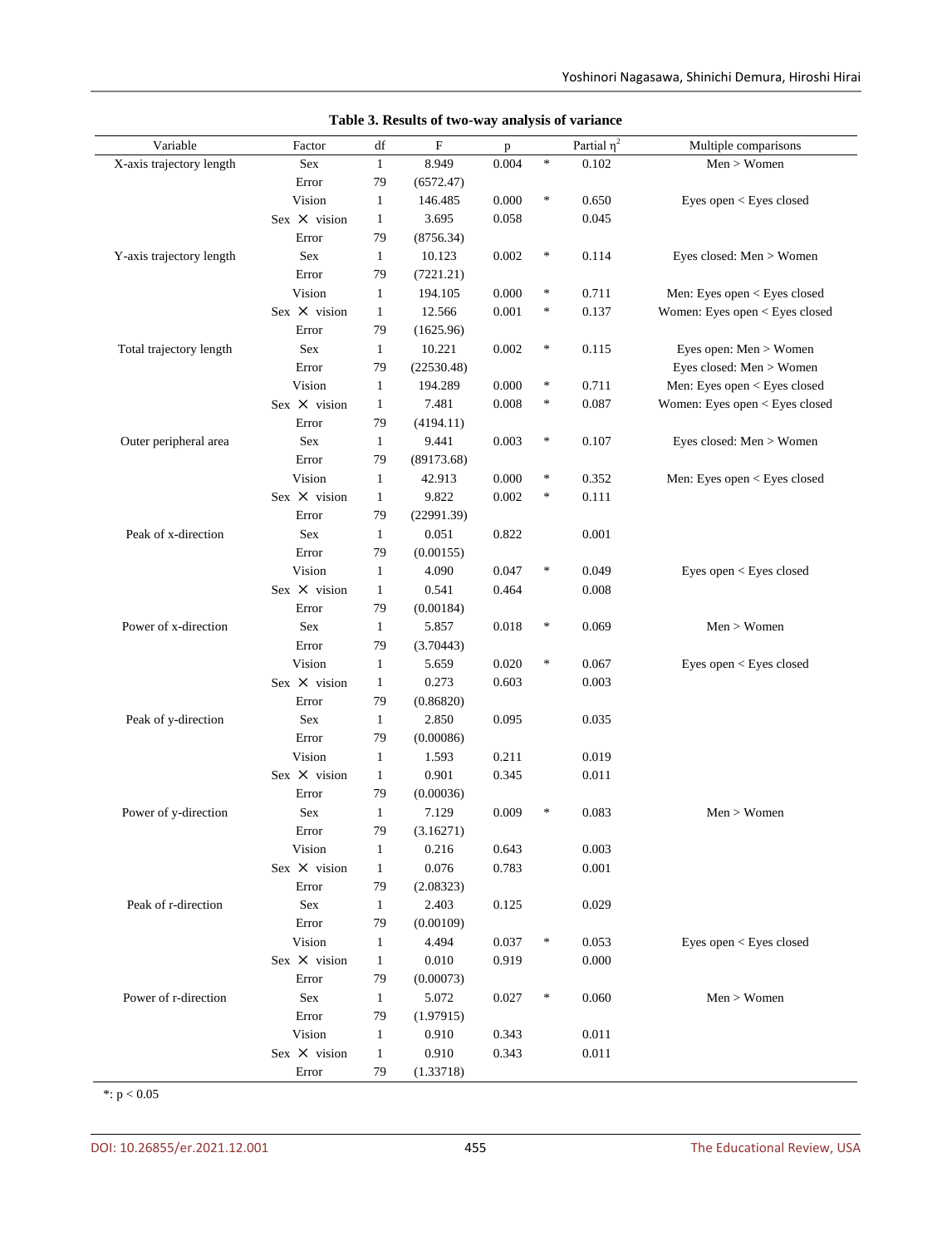# **3.2. Relationships among the CGS variables**

Table 4 shows Pearson's correlation coefficients among CGS variables by gender. In men, significant correlations (r  $= 0.63-0.98$ ) over a moderate degree for GS variables were found among GS variables in eyes open and closed conditions, and significant correlations  $(r = 0.48-0.80)$  over a moderate degree were found between GS variables of both conditions. Significant correlations ( $r = 0.76$  and  $r = 0.77$ ) over a moderate degree for PS variables were found only between the power of y- and r-directions in both conditions and significant correlation was found only in the power of x-direction between both conditions  $(r = 0.71)$ . The GS variables showed significant and moderate correlations (eyes open:  $r = 0.42 - 0.74$ , eyes closed:  $r = 0.42 - 0.74$ ), with the power of x-direction in both conditions, but not in the peak of x-, r-, and y-directions.

|                |             |                          | $\mathbf{1}$ |               | $\overline{c}$ |           | 3    |        | $\overline{4}$ |                            | 5       |               | 6       |               | $\overline{7}$ |           | 8       |               | 9       |                                   | 10   |                            | 11   |               |
|----------------|-------------|--------------------------|--------------|---------------|----------------|-----------|------|--------|----------------|----------------------------|---------|---------------|---------|---------------|----------------|-----------|---------|---------------|---------|-----------------------------------|------|----------------------------|------|---------------|
| $\mathbf{1}$   | Eyes open   | X-axis trajectory length | 1.00         |               | 0.80           | ×,        | 0.97 | $\ast$ | 0.61           | $\ast$                     |         |               |         |               |                |           |         |               |         |                                   | 0.39 | $\ast$                     | 0.88 |               |
| $\overline{2}$ |             | Y-axis trajectory length | 0.88         | $\frac{1}{2}$ | 1.00           |           | 0.93 | $\ast$ | 0.72           | $\ast$                     |         |               |         |               |                |           | 0.42    | *             |         |                                   | 0.47 | $\ast$                     | 0.70 | $\ast$        |
| $\mathfrak z$  |             | Total trajectory length  | 0.98         | $\ast$        | 0.96           | $\ast$    | 1.00 |        | 0.69           | $\approx$                  |         |               |         |               |                |           | 0.36    | ×.            |         |                                   | 0.44 | $\ast$                     | 0.85 | $\ast$        |
| $\overline{4}$ |             | Outer peripheral area    | 0.63         | $\ast$        | 0.77           | ×         | 0.71 | $\ast$ | 1.00           |                            |         |               | 0.58    | $\frac{1}{2}$ |                |           | 0.77    | *.            |         |                                   | 0.76 | $\frac{1}{2}$              | 0.45 | $\ast$        |
| 5              |             | Peak of x-direction      |              |               |                |           |      |        |                |                            | 1.00    |               | $-0.40$ | $\ast$        | 0.59           | $\ast$    |         |               | 0.61    | $\frac{d\mathbf{r}}{d\mathbf{r}}$ |      |                            |      |               |
| 6              |             | Power of x-direction     | 0.42         | *             | 0.53           | ×         | 0.47 | $\ast$ | 0.74           | $\ensuremath{\mathrm{sk}}$ | $-0.34$ | ×,            | 1.00    |               |                |           | 0.33    | *.            |         |                                   | 0.34 | $\frac{1}{2}$              |      |               |
| $\overline{7}$ |             | Peak of y-direction      |              |               |                |           |      |        |                |                            |         |               |         |               | 1.00           |           |         |               | 0.90    |                                   |      |                            |      |               |
| 8              |             | Power of y-direction     |              |               |                |           |      |        | 0.49           | $\ast$                     |         |               |         |               | $-0.47$        | $\ast$    | 1.00    |               |         |                                   | 0.89 | $\frac{1}{2}$              |      |               |
| 9              |             | Peak of r-direction      |              |               |                |           |      |        |                |                            |         |               |         |               | 0.65           |           | $-0.35$ | $\frac{1}{2}$ | 1.00    |                                   |      |                            |      |               |
| 10             |             | Power of r-direction     |              |               |                |           |      |        | 0.36           | $\ast$                     |         |               |         |               | $-0.37$        |           | 0.76    | *.            | $-0.49$ | \$                                | 1.00 |                            |      |               |
| 11             | Eyes closed | X-axis trajectory length | 0.72         | $\ast$        | 0.69           | ×         | 0.73 | $\ast$ | 0.52           | $\approx$                  |         |               | 0.34    | $\ast$        |                |           |         |               |         |                                   |      |                            | 1.00 |               |
| 12             |             | Y-axis trajectory length | 0.48         | $\ast$        | 0.66           | ×         | 0.58 |        | 0.49           | $\ensuremath{\mathbf{x}}$  |         |               |         |               |                |           |         |               |         |                                   |      |                            | 0.80 | $\ast$        |
| 13             |             | Total trajectory length  | 0.65         | $\ast$        | 0.72           | $\ast$    | 0.70 | $\ast$ | 0.53           | $\approx$                  |         |               | 0.32    | $\ast$        |                |           |         |               |         |                                   |      |                            | 0.96 | $\ast$        |
| 14             |             | Outer peripheral area    | 0.61         | $\ast$        | 0.74           | ×         | 0.69 | $\ast$ | 0.80           | $\ast$                     |         |               | 0.59    | $\ast$        |                |           | 0.31    | *             |         |                                   |      |                            | 0.71 | $\frac{1}{2}$ |
| 15             |             | Peak of x-direction      |              |               |                |           |      |        |                |                            |         |               |         |               |                |           |         |               |         |                                   |      |                            |      |               |
| 16             |             | Power of x-direction     | 0.45         | $\ast$        | 0.58           | ×         | 0.52 | $\ast$ | 0.70           | $\approx$                  |         |               | 0.71    | $\ast$        |                |           |         |               |         |                                   |      |                            | 0.43 | $\ast$        |
| 17             |             | Peak of y-direction      |              |               |                |           |      |        |                |                            |         |               |         |               |                |           | 0.36    |               |         |                                   |      |                            |      |               |
| 18             |             | Power of y-direction     | 0.51         | $\frac{1}{2}$ | 0.54           | $\approx$ | 0.54 | $\ast$ | 0.54           | $\frac{1}{2}$              |         |               | 0.44    | $\frac{1}{2}$ |                |           |         |               |         |                                   |      |                            | 0.47 |               |
| 19             |             | Peak of r-direction      |              |               |                |           |      |        |                |                            |         |               |         |               |                |           |         |               |         |                                   |      |                            |      |               |
| 20             |             | Power of r-direction     | 0.31         | $\ast$        | 0.34           | ×         | 0.33 | \$.    | 0.37           | $\ensuremath{\mathbf{x}}$  |         |               | 0.43    | $\ast$        |                |           |         |               |         |                                   |      |                            |      |               |
| 21             |             | Height                   | 0.40         | *             | 0.39           | $\approx$ | 0.40 |        | 0.56           | $\ast$                     |         |               | 0.64    | $\ast$        |                |           |         |               |         |                                   |      |                            | 0.33 |               |
| 22             |             | Body weight              | 0.59         | ÷             | 0.48           | ş.        | 0.56 | $\ast$ | 0.48           | $\ast$                     |         |               | 0.44    | $\ast$        |                |           |         |               |         |                                   |      |                            | 0.44 | ×.            |
|                |             |                          |              |               |                |           |      |        |                |                            |         |               |         |               |                |           |         |               |         |                                   |      |                            |      |               |
|                |             |                          | 12           |               | 13             |           | 14   |        | 15             |                            | 16      |               | 17      |               | 18             |           | 19      |               | 20      |                                   | 21   |                            | 22   |               |
| $\mathbf{1}$   | Eyes open   | X-axis trajectory length | 0.68         | $\ast$        | 0.87           | \$        | 0.58 | $\ast$ |                |                            |         |               |         |               | 0.35           | $\ast$    |         |               |         |                                   |      |                            |      |               |
| $\overline{2}$ |             | Y-axis trajectory length | 0.84         | ×             | 0.80           |           | 0.71 | $\ast$ |                |                            |         |               |         |               | 0.43           | $\ast$    |         |               |         |                                   | 0.44 | $\frac{1}{2}$              |      |               |
| 3              |             | Total trajectory length  | 0.78         | $\ast$        | 0.89           |           | 0.67 | $\ast$ |                |                            |         |               |         |               | 0.41           | *         |         |               |         |                                   | 0.33 | $\ast$                     |      |               |
| $\overline{4}$ |             | Outer peripheral area    | 0.50         | ×.            | 0.50           | ş.        | 0.73 | ×      |                |                            | 0.47    | $\ast$        |         |               | 0.61           | *.        |         |               |         |                                   | 0.50 | $\ast$                     |      |               |
| 5              |             | Peak of x-direction      |              |               |                |           |      |        |                |                            |         |               |         |               |                |           |         |               |         |                                   |      |                            |      |               |
| 6              |             | Power of x-direction     |              |               |                |           | 0.44 | ×      |                |                            | 0.42    | $\ast$        |         |               | 0.46           | $\ast$    |         |               |         |                                   | 0.41 | $\ast$                     |      |               |
| $\tau$         |             | Peak of y-direction      |              |               |                |           |      |        |                |                            |         |               | 0.58    | $\frac{1}{2}$ |                |           |         |               |         |                                   |      |                            |      |               |
| $\,$ 8 $\,$    |             | Power of y-direction     |              |               |                |           | 0.45 | $\ast$ |                |                            |         |               |         |               |                |           | $-0.37$ | $\ast$        |         |                                   |      |                            |      |               |
| 9              |             | Peak of r-direction      |              |               |                |           |      |        |                |                            |         |               | 0.38    | $\ast$        |                |           |         |               |         |                                   |      |                            |      |               |
| 10             |             | Power of r-direction     |              |               |                |           | 0.49 | $\ast$ |                |                            | 0.32    | $\ast$        |         |               |                |           | -0.31   |               |         |                                   |      |                            |      |               |
| 11             | Eyes closed | X-axis trajectory length | 0.71         | $\ast$        | 0.96           | ×         | 0.56 | $\ast$ |                |                            |         |               |         |               |                |           |         |               |         |                                   |      |                            |      |               |
| 12             |             | Y-axis trajectory length | 1.00         |               | 0.88           | $\ast$    | 0.61 | $\ast$ |                |                            |         |               |         |               | 0.34           | $\ast$    |         |               |         |                                   |      |                            |      |               |
| 13             |             | Total trajectory length  | 0.93         | *             | 1.00           |           | 0.61 | $\ast$ |                |                            |         |               |         |               |                |           |         |               |         |                                   |      |                            |      |               |
| 14             |             | Outer peripheral area    | 0.70         | ÷             | 0.74           |           | 1.00 |        |                |                            | 0.73    | $\ast$        |         |               | 0.74           | *         |         |               | 0.47    | $\ast$                            | 0.47 | $\ast$                     |      |               |
| 15             |             | Peak of x-direction      |              |               |                |           |      |        | 1.00           |                            |         |               |         |               |                |           |         |               |         |                                   |      |                            |      |               |
| 16             |             | Power of x-direction     | 0.40         | $\ast$        | 0.44           | $\ast$    | 0.76 | $\ast$ |                |                            | 1.00    |               |         |               | 0.47           | $\approx$ |         |               |         |                                   | 0.49 | $\ast$                     |      |               |
| 17             |             | Peak of y-direction      |              |               |                |           |      |        |                |                            |         |               | 1.00    |               | $-0.51$        | $\ast$    |         |               |         |                                   |      |                            | 0.33 | $\ast$        |
| 18             |             | Power of y-direction     | 0.34         | *             | 0.43           |           | 0.63 | $\ast$ |                |                            | 0.61    | $\ast$        |         |               | 1.00           |           | $-0.36$ | *             | 0.63    | $\frac{d\mathbf{r}}{d\mathbf{r}}$ | 0.51 | $\ensuremath{\mathrm{sk}}$ |      |               |
| 19             |             | Peak of r-direction      |              |               |                |           |      |        |                |                            |         |               | 0.63    | $\ast$        |                |           | 1.00    |               | $-0.58$ | $\frac{1}{2}$                     |      |                            |      |               |
| 20             |             | Power of r-direction     |              |               |                |           | 0.45 | $\ast$ |                |                            | 0.51    | $\frac{1}{2}$ |         |               | 0.77           | $\ast$    | $-0.45$ |               | 1.00    |                                   |      |                            |      |               |
| 21             |             | Height                   |              |               |                |           | 0.61 | $\ast$ |                |                            | 0.68    | $\ast$        |         |               | 0.65           | $\ast$    |         |               | 0.55    | $\frac{d\mathbf{r}}{d\mathbf{r}}$ | 1.00 |                            |      |               |
| $22\,$         |             | Body weight              |              |               | 0.34           | $\ast$    | 0.49 | $\ast$ |                |                            | 0.32    | $\ast$        |         |               | 0.50           | $\ast$    |         |               | 0.38    | $\ast$                            | 0.57 | $\ast$                     | 1.00 |               |

|  |  | Table 4. Pearson's correlation coefficients in each CGS variables by gender |  |  |  |
|--|--|-----------------------------------------------------------------------------|--|--|--|
|--|--|-----------------------------------------------------------------------------|--|--|--|

\*: p < 0.05. The bottom left-half diagonal values show the results of men, and the upper right-half diagonal values show the results of women.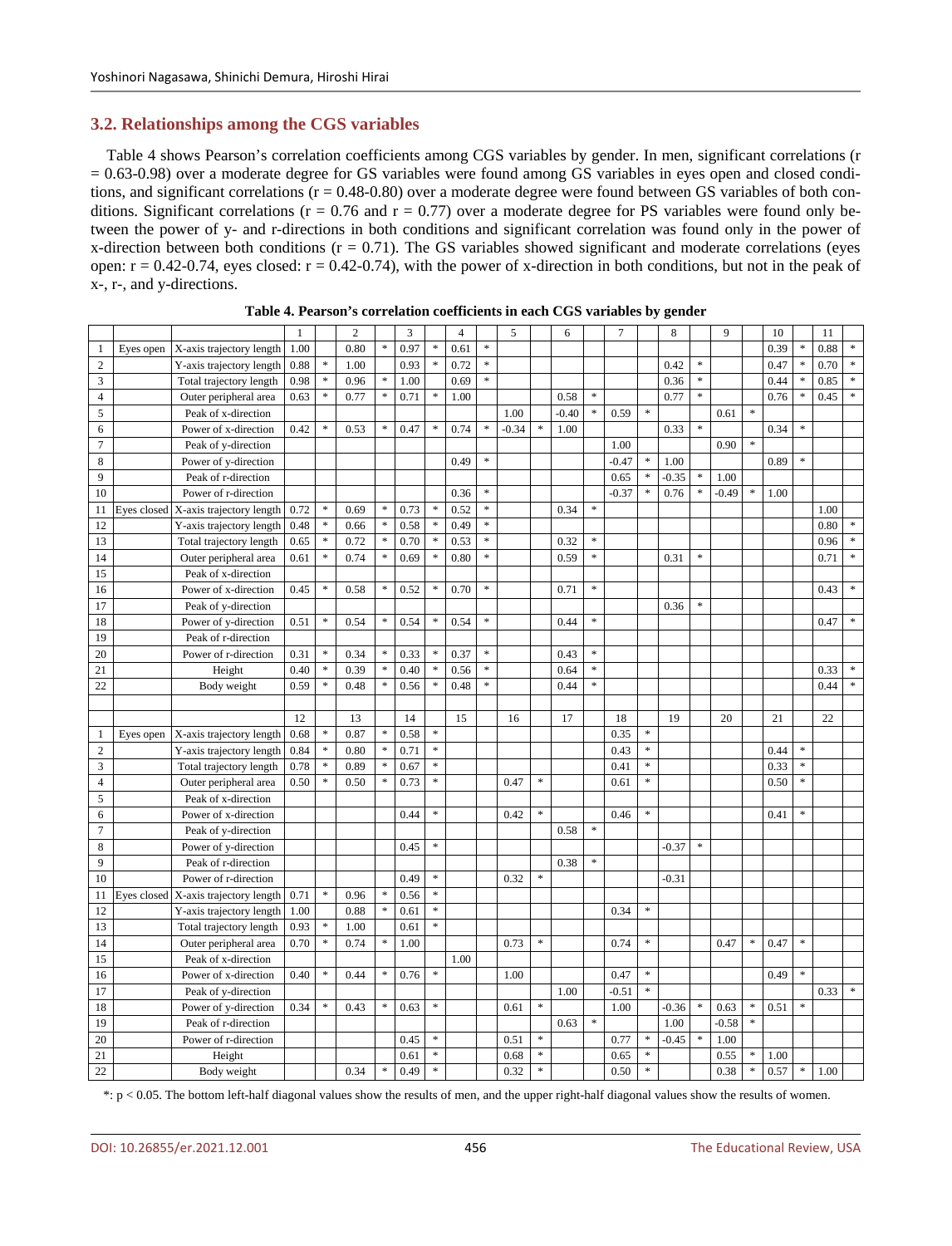In women, significant correlations ( $r = 0.56-0.97$ ) over a moderate degree for GS variables were found among GS variables in eyes open and closed conditions, and significant correlations  $(r = 0.45-0.89)$  over a moderate degree were found between GS variables of both conditions. Significant correlations ( $r = 0.89$  and  $r = 0.63$ ) over a moderate degree for PS variable were found between the power of y- and r-directions in both vision conditions, a significantly high correlation  $(r = 0.90)$  was found between the peak of y- and r-directions in the eyes open condition, and significant moderate correlation  $(r = 0.58)$  was found only in the peak of y-direction between eyes open and closed conditions. Significant moderate correlations  $(r = 0.39 - 0.76)$  were found between the power of r-direction and each GS variable in the eyes open condition and between the outer peripheral area and the power of x-direction ( $r = 0.73$ ) and the power of y-direction  $(r = 0.74)$  in the eyes closed condition, but not in the peak of x-, r-, and y-directions.

# **3.3. Relationships among identifiable variables in eyes open and closed conditions**

Table 5 shows similar coefficients (intra-class correlation coefficients) among CGS variables in eyes open and closed conditions by gender. Significant intra-class correlation coefficients were found for the x-axis trajectory length, outer peripheral area, and x-direction power in men and CGS variables except for the y-axis trajectory length, x- and r-direction peak, and r-direction power in women, but the similarity coefficients were lower values under 0.70.

# **4. Discussion**

The condition where eyes are closed destabilizes the standing posture compared with the eyes open condition because of restricted information feedback on the visual sense and field (Uchiyama & Demura, 2007; Chen et al., 2012). If visual sense and field conditions change by a disturbance stimulus, the center of gravity position varies because of the strong impact of afferent information inputs and their processing (Grace Gaerlan et al., 2012). Therefore, the eyes closed condition, restricting the visual sense and field, has a significant effect on CGS.

The CGS variables are divided mainly into those regarding distance and scope of center of pressure shaking (GS variable) and frequency of COP shaking (PS variable). In this study, we hypothesized that the variation of GS and PS variables are higher when eyes are closed than when they are open (hypothesis 1) and examined the mean differences in the variables during the eyes open and closed conditions while standing. Our results showed that the GS variables were higher in eyes closed than in eyes open in both genders except for the outer peripheral area. Specifically, it was evident that the GS variables influence the restriction of the visual sense and field. Uchiyama and Demura (2007) reported similar results. The CGS variables were higher in the eyes closed condition compared with those in the eyes open condition. The x- and y-axis trajectory lengths are variables that reflect left/right and before/after migratory distances, respectively. It implies that eyes closed affect left/right and before/after migratory distances.

|                |                          |      |        | Men     |        |      | Women  |        |   |  |  |  |
|----------------|--------------------------|------|--------|---------|--------|------|--------|--------|---|--|--|--|
|                |                          | ICC  |        | F-value |        | ICC  |        |        |   |  |  |  |
|                | X-axis trajectory length | 0.26 | $\ast$ | 68.31   | $\ast$ | 0.44 | ∗      | 124.16 | * |  |  |  |
| 2              | Y-axis trajectory length | 0.06 |        | 98.03   | ∗      | 0.25 |        | 202.99 | * |  |  |  |
| 3              | Total trajectory length  | 0.15 |        | 90.72   | ∗      | 0.34 | ∗      | 210.18 | * |  |  |  |
| $\overline{4}$ | Outer peripheral area    | 0.31 | $\ast$ | 29.28   | ∗      | 0.54 | ∗      | 27.89  | * |  |  |  |
| 5              | Peak of x-direction      | 0.16 |        | 3.21    |        | 0.02 |        | 1.08   |   |  |  |  |
| 6              | Power of x-direction     | 0.69 | $\ast$ | 4.20    | $\ast$ | 0.38 | $\ast$ | 1.76   |   |  |  |  |
| 7              | Peak of y-direction      | 0.21 |        | 0.07    |        | 0.56 | $\ast$ | 1.86   |   |  |  |  |
| 8              | Power of y-direction     | 0.12 |        | 0.01    |        | 0.38 | $\ast$ | 0.43   |   |  |  |  |
| 9              | Peak of r-direction      | 0.17 |        | 3.03    |        | 0.20 |        | 1.72   |   |  |  |  |
| 10             | Power of r-direction     | 0.18 |        | 0.00    |        | 0.22 |        | 2.26   |   |  |  |  |

| Table 5. Similar coefficients (intra-class correlation coefficients: ICC) among CGS variables in eyes open and eyes closed |
|----------------------------------------------------------------------------------------------------------------------------|
| conditions by gender                                                                                                       |

\*:  $p < 0.05$ 

The total trajectory length also showed a significant variation because both trajectory lengths increased. Uchiyama and Demura (2007) reported that the CGS increased during a standing posture owing to the eyes being closed. Our re-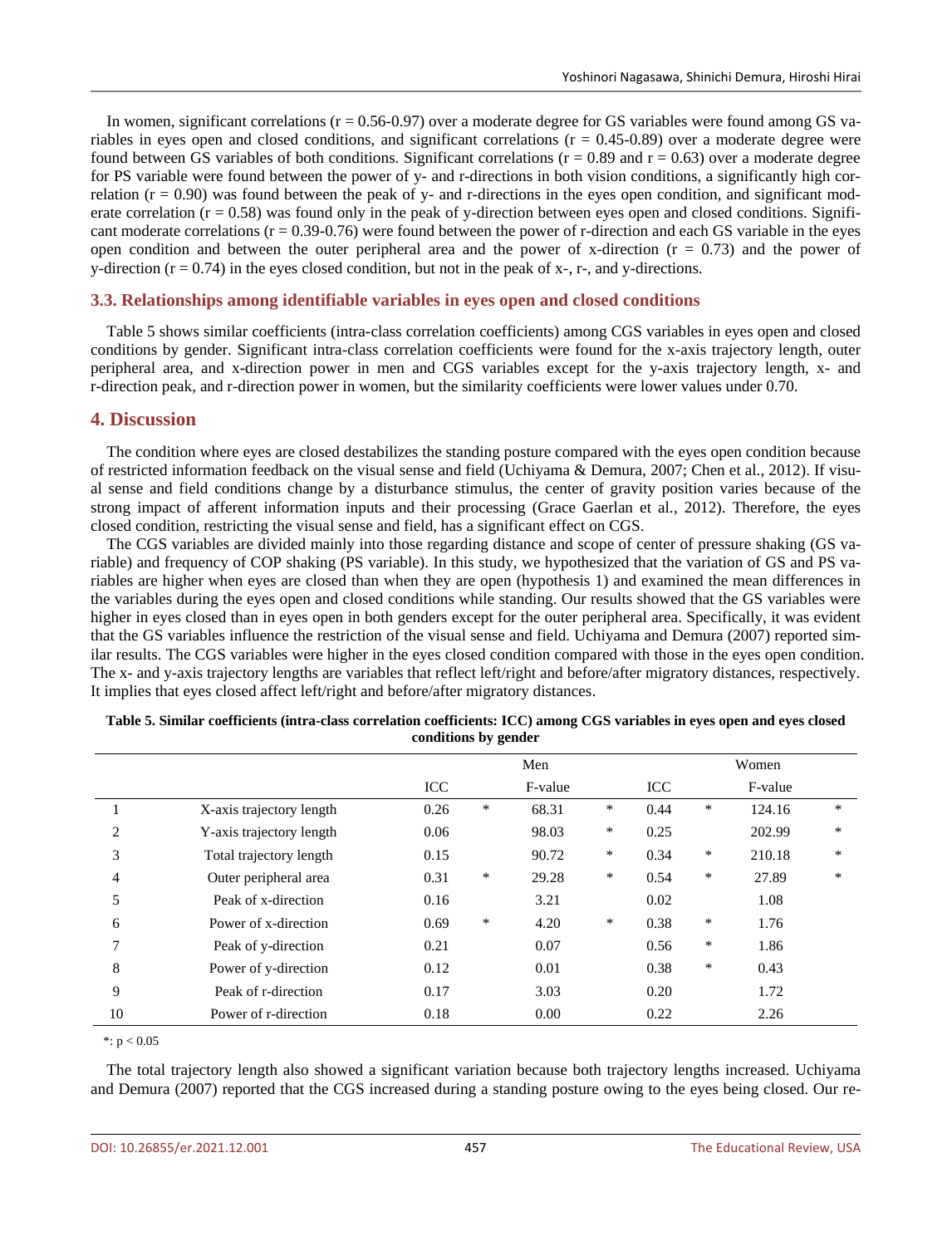sults suggest that eyes closed affects not only left/right sway but also before/after sway in both genders, and this effect becomes higher when the eyes are closed. It is inferred that eyes closed increases a load of somatic sensation information (tension) to maintain stability because of the restricted visual information feedback by sense and field, and this effect influences the CGS. Conversely, the PS variables were higher only in the peak and power of x-direction and the power of r-direction in the eyes closed condition compared with those in the eyes open condition, but the effect size was minimal (under 0.06). Precisely, the PS variables do not affect the restriction of the visual sense and field. Our results support our first hypothesis regarding the GS variables.

In this study, we hypothesized that the GS and PS variables are higher in men than in women (hypothesis 2), and we examined the gender differences in both variable groups. The x-axis trajectory and the total trajectory lengths of the GS variables were higher in men in both eyes open and closed conditions and the y-axis trajectory length and the outer peripheral area in men only with eyes closed. The GS variables influenced by gender were identified and differentiated. Kitabayashi et al. (2004) also reported that gender differences exist in the CGS and that the GS variables were higher in men than in women. Conversely, the PS variables showed gender differences only in the power of three directions, and all the powers were higher in men compared with those in women. Our results suggest that no sex difference was found in the peak frequency but found in the power frequency. Therefore, our second hypothesis was supported for the GS variables and only the power of PS variables.

In this study, we hypothesized that the mutual relationships among GS and the PS variables in both eyes open and eyes closed are highly visible, and those between the GS and the PS variables are minimal (hypothesis 3). Our results showed that the GS variables are mutually related when the eyes are open and closed in both genders (men:  $r =$ 0.63-0.98, women:  $r = 0.56$ -0.97), but the PS variables related between the power of y- and r-directions only (men:  $r =$ 0.76,  $r = 0.77$ , women:  $r = 0.89$ ,  $r = 0.63$ ). Previously, it was demonstrated that close relationships exist among GS variables (Kitabayashi et al., 2004; Demura et al., 2010). Close relations were seen in the CGS variables with the distance (the trajectory length per unit time) and area (the outer peripheral area, the rectangle area, etc.) because the shaking area becomes large if the shaking lengths of before/after and left/right become long. Conversely, the position variable has a different quality from other CGS variables (Demura et al., 2010). Our results suggest that regardless of whether the eyes are open or closed, the CGS variables had little relation to the peak frequency and PS variable in both sexes. Therefore, our third hypothesis is supported for only the mutual relationships in GS variables when the eyes are open and closed.

Furthermore, we hypothesized that the relationships between the identifiable GS and PS variables during eyes open and closed are low (hypothesis 4). Our results showed that the GS variables have a relationship between eyes open and closed in both genders (men:  $r = 0.48{\text -}0.80$ , women:  $r = 0.45{\text -}0.89$ ), but the PS variables have a relationship between eyes open and closed only in the power of x-direction in men  $(r = 0.71)$ , and only in the peak of y-direction in women (r  $= 0.58$ ). Conversely, significantly low relationships exist between eyes open and closed (similarity coefficients: under 0.70) in the x-axis trajectory length, the outer peripheral area, and the power of x-direction in both men and women and in the total trajectory length, the peak of y-direction, and the power of y-direction in women. Therefore, our results supported our fourth hypothesis.

The present study examined two conditions (eyes open and closed) and the gender differences of CGS in a standing posture and the relationships among these CGS variables in healthy adults. In general, early childhood growth development and the gradual physical decline because of aging in the elderly are pertinent, as their physiques or postures differ from those of younger adults (Woollacott, 2000; Haddad et al., 2012). Thus, a follow-up study is needed to examine the same effects in infants, the middle-aged, and the elderly.

#### **5. Conclusions**

In conclusion, most GS and PS variables have a higher variation with eyes closed than with eyes open and in men than in women in young adults. Relationships between both CGS variables in eyes open and closed conditions exist in both genders, but the relationships between the GS and the PS spectrum variables differed.

#### **Funding**

This work was supported by the JSPS KAKENHI (Grant number JP18K11097). The funding source had no involvement with the study design, collection, analysis, and interpretation of data, writing of the report, and the decision to submit the article for publication.